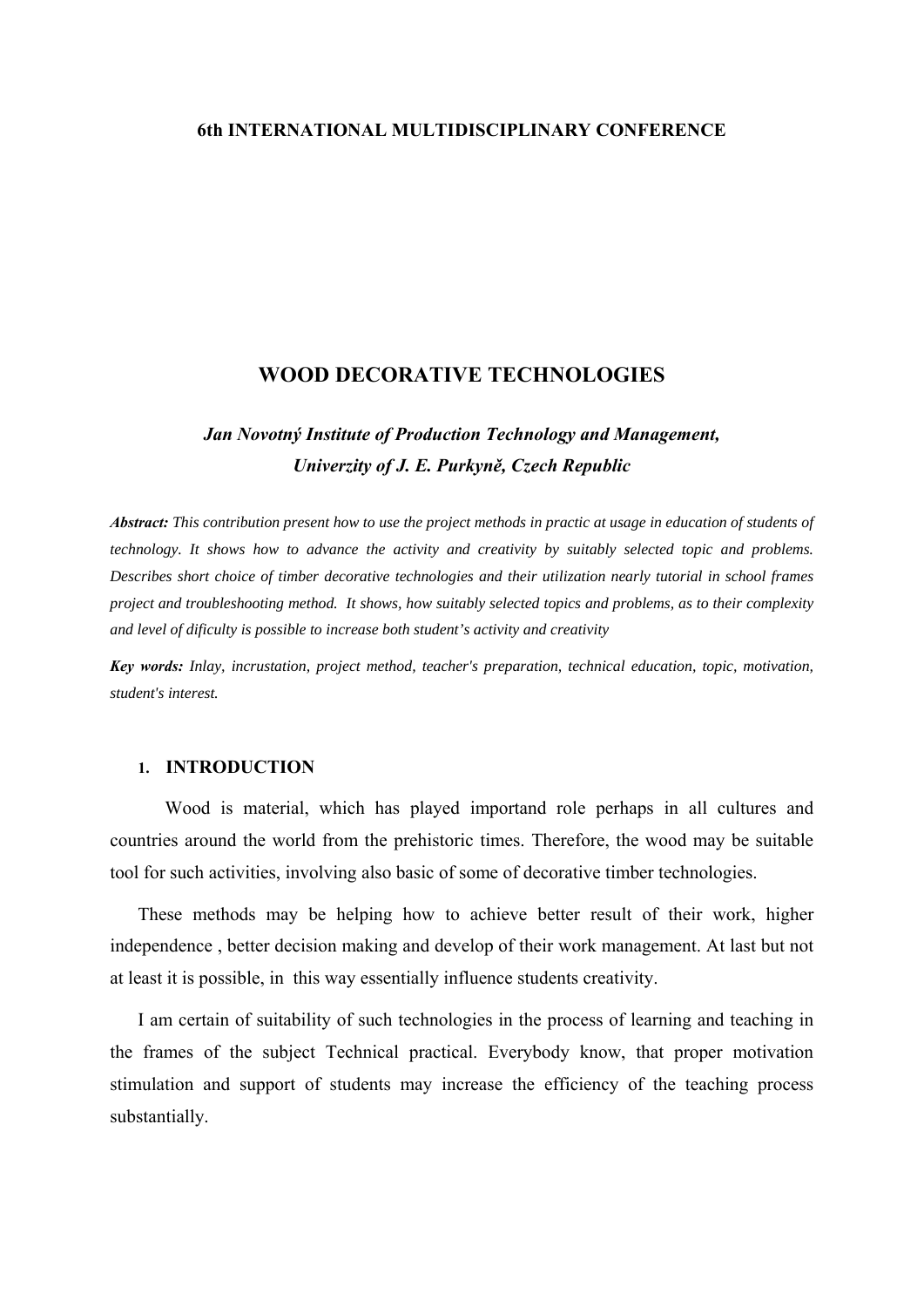Students can become familiar while processing the wood by means of the more complex and demanding technologies, being forced to make a choice of suitable kind of material, accuracy of work, taking also into account an heterogeneity of this kind of material, resulting from its composition.

Students, being successful in manufacture of such a product, regarded before as one, which had not been possible to produce by their own hands, may gain that required motivation for further creative work, leading also to the teachers good feeling of his success in this endeavour.

Not negligible is also the fact, that student may find certain relation to this material, as one of renewable natural sources, including their understanding the dynamics of the mutual relation between man and natural material.

I have been practicing this project during our Institute study programmes, intended for both, future teachers teaching in basic schools second grade and bachelor studies, of future production managers. The students obtain certain access and relation to the mentioned woodwork technologies and material by means of the project and problems methods of education, including the understanding of material production flow, starting at the rough stage, through semi-products and final products, controlling themselves all the aspects of this process.

## **2. TIMBER DECORATIVE TECHNOLOGY**

Students were given certain problems. They solve them in connection with practical realisation of final products, whose are consistent, having practical usage in everyday life. Starting with the selection of suitable material, choice of suitable and accessible technology of production, including the plotting of the drawing or scheme, product manufacture and final finishing operations. This approach may also positively influence the students palate.

### **INLAY**

The art to cover works of art surface by veneers has long lasting history. It belongs among the most decorative technologies and woodworks, resulting in a nice, not very expensive surface finish with an interesting effect. The basic of each inlay is the idea, drawn on a tracing paper. This operation is followed by the correct selection of veneers, taking into account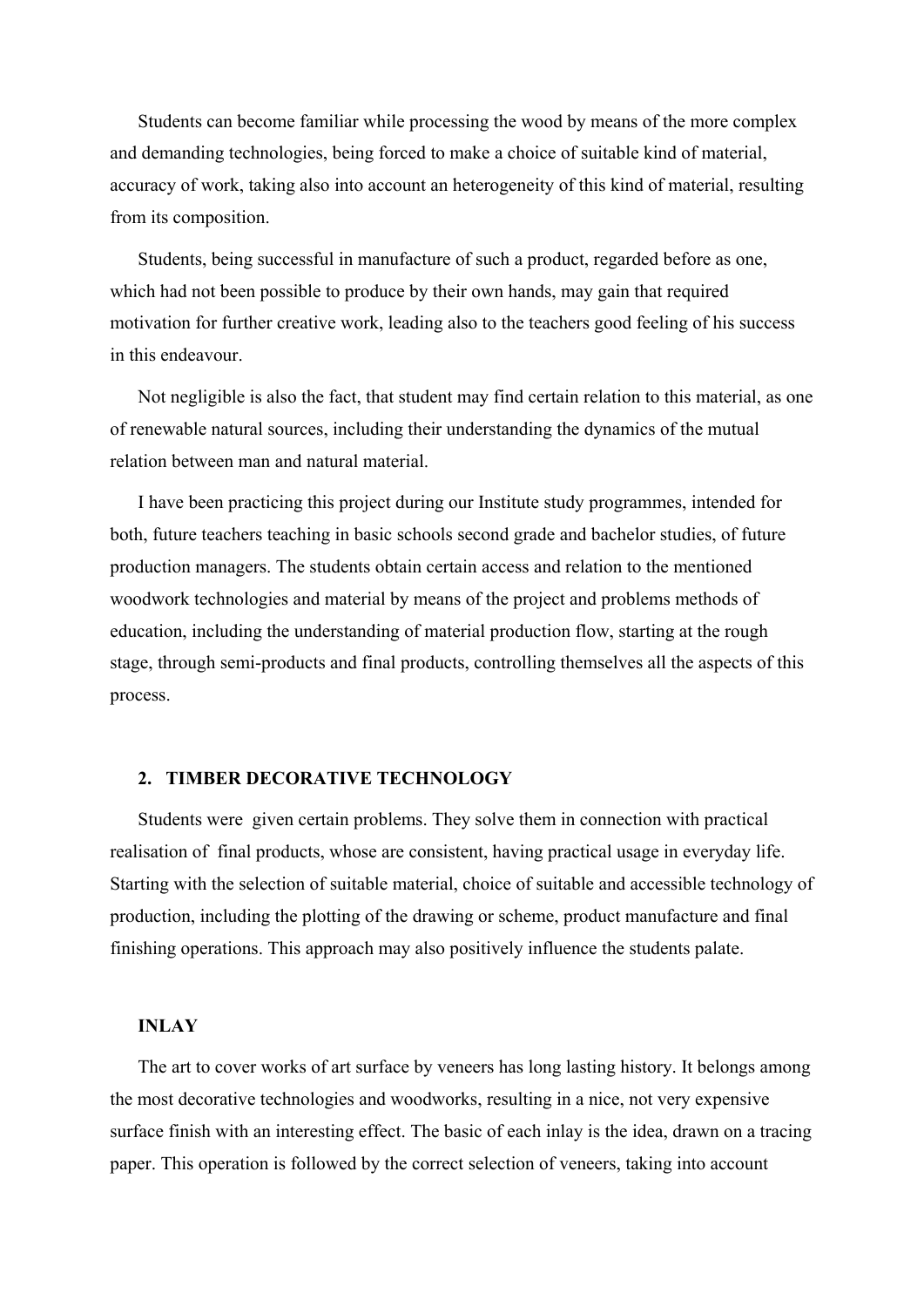namely their colour and structure. In necessity, some pieces may be coloured. All veneers layers are stuck together with being spaced out with a paper. For this purpose we use a closecontact glue. Then we stick on it a copy of the mentioned drawing. Than all the drawn pieces are cut out by means of a scroll saw.

Inlay is then joined together, starting with larger parts and finishing with those little ones. The finished mosaic is then glue stuck on the basic surface, made of common spruce or e.g. chip-board.

In the case of veneers composed of light and dark veneers we can finally obtain two variations of motive, in combination of these colours.

#### **INCRUSTATION**

It is the oldest inlay technology. In the principal, it is a decoration by inserting of pieces of precious wood, different structure wood, ivory, tortoise, etc. into slots, prepared in the basic, massive wood. The incrustation motives are usually geometrical figures, lines, squares, rectangles, triangles and stars. Sometimes we can see also figure or plant motifs.

#### **3. CONCLUSION**

This article is only a short glance into a wood decorative technologies world and we should be aware of the fact that their variations are substantially wider. I have presented only two, their influence on the students mind and skill so far I have tested.

It is better to use at the beginning, ready made instructions namely to stress on students to know why to use certain technology and what result they could and should expect. They may become well motivated and there is only negligible step left for them to look for and to test their own ideas, techniques and progress. They may lead them to the usage of other projects, choosing different tools and technologies The students interest in a given problem may be so multiplied, if the project method is successfully combined with the emotion motivated element. The above mentioned approaches are especially suitable in this kind of technology education, for both, finding there a wide field of application and influencing positively the students creativity. The problem situations creation, with their trouble shooting approach, supported by the teachers active supervision lead to the development of their individual thinking and independent problems solutions.